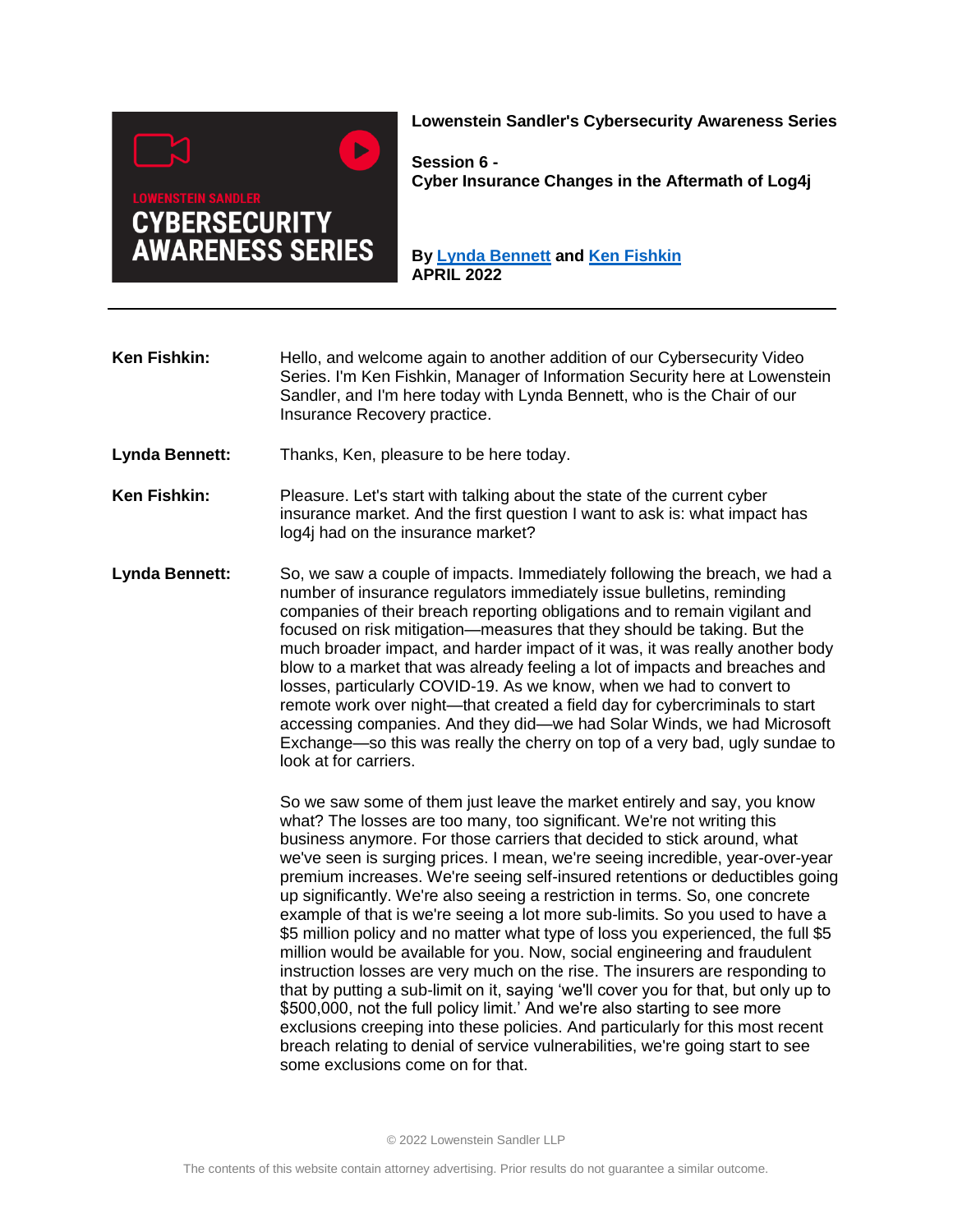- **Ken Fishkin:** Interesting. That's definitely what's going on in the cyber world, the denial of service attacks that we've been seeing. What do you think are the two biggest threats that are driving the insurance prices to skyrocket?
- **Lynda Bennett:** Definitely poll position are ransomware claims. The reason for that is, a couple years ago, those were five-figure ransom demands or cyber extortion demands that were made. Then we moved into six-figure demands. Now we're into very healthy seven-figure demands, and, depending on the size of the company, we're at eight-figure demands. My observation is the criminals are getting a lot smarter and more targeted in the companies that they're breaching. Many of our viewers are probably familiar with a large insurance company that got hit a couple of months ago, and what do you think they were looking for, Ken?
- **Ken Fishkin:** They were looking for what clients they had.
- **Lynda Bennett:** That's right—what clients had purchased cyber insurance and what limits did they buy, so that that could help inform what the next demand is going to be. And that really sent a pretty significant ripple through the market as well, and concern that these losses are just going to keep coming and coming. So, ransomware is number one, for sure. And then number two is the impact on supply chain. Because, as we saw from this most recent breach, this was a widely used software product and it hit every industry of its vertical. So the carriers, when one company goes down, you can have this domino effect down the supply chain that is going to triple, quadruple, the losses, just like that.
- **Ken Fishkin:** I know from purchasing insurance for our own firm that the rules have kind of changed. Before it used to be that, as long as we had good backups, we were patching, we had antivirus on, that would be considered good enough to get insurance. But now I know that insurance carriers have really put new requirements on. Can you give our audience one example of that?
- **Lynda Bennett:** Yes. The number one thing that cyber insurers are going to be asking about during your underwriting process is multifactor authentication.
- **Ken Fishkin:** For those that don't know what multifactor authentication is, it's something like a password, something you have, like your fingerprint or facial recognition, and something you have, like your cell phone. So if you ever worked with a bank where they send you a code after you type in your password, that's called multifactor authentication. And it's going to take companies a lot of time to change their practices, to make sure that they have that on their critical systems.
- **Lynda Bennett:** And so where the insurers are really focused on relates to how are your employees in this new work-from-home environment that's here to stay on some level—how are your employees accessing the system when they're not in your workspace and more important, I would say most important of all, is they're really focused on email, when you're accessing your email from noncorporate-issued devices, is that MFA in place? Is it really going to be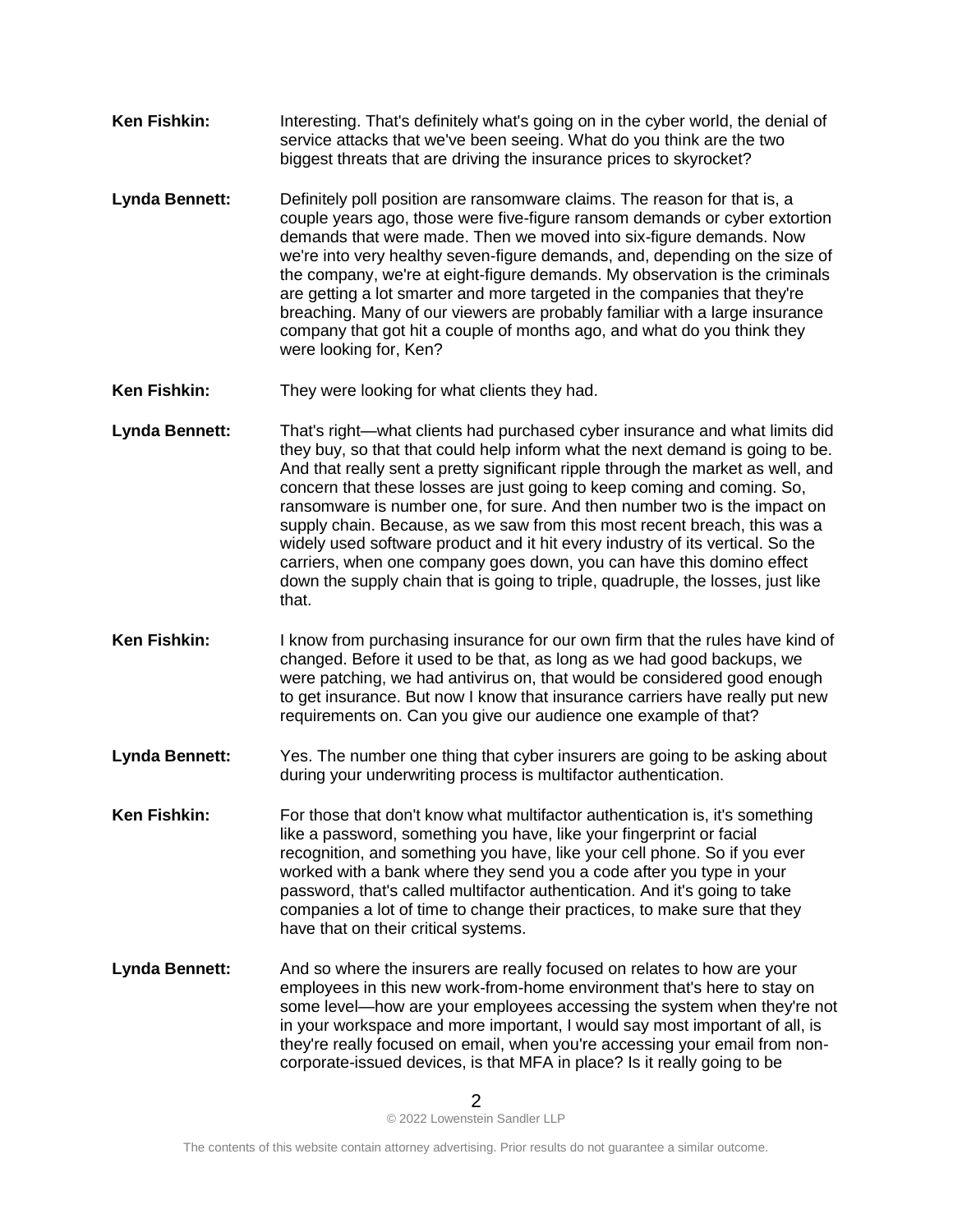protected? Because that's where the source of a lot of these breaches trace back to.

- **Ken Fishkin:** Interesting. Now what's a small business to do who doesn't have all the resources at hand to implement all the changes that need to be done by these requirements that insurance companies are requiring?
- **Lynda Bennett:** So a couple of things. The number one thing I think is most important for every company is to make sure that you're working with a cyber broker that specializes in placing cyber insurance policies. Not every broker is in the weeds on what the state of the market is today. What is the right policy form, given your business model, given your risk profile? So really being aligned and having an advocate in the market for you that understands your business and what your risks are. Another really important thing is to have those contingency plans in place, know where your records are, know where your cyber insurance policy is, because at 5:00 when this breach happens on a Friday—which is usually when they do to create the ultimate chaos—not being in a position to nimbly get in there and respond is not going to make you an attractive risk to an underwriter looking at you.
- **Lynda Bennett:** So, knowing where your documents are, having your Chief Information Officers who are going to participate in those underwriting calls, having them prepared to be ready to answer questions. I in fact myself as an insurance geek, being a cyber geek and being able to speak to insurers, a couple of different skill sets there. So get your people prepared. Mom always told me 'you don't get a second chance to make a first impression,' and that's never more true than it is today in the cyber market. When you're talking to underwriters to show that you're a good risk.
- **Ken Fishkin:** Thank you. That's very helpful. What's your take on how Lloyd's of London got out of the cyber insurance business, as far as dealing with nation state attacks?
- **Lynda Bennett:** That's pretty big news. I think that it's going to engender a lot of coverage litigation, unless other carriers follow a suit and just say 'we're not covering any act of cyber war.' But in the short term, we've already seen some coverage litigation around the war, exclusion in a cyber policy, and what's really hard to pin down in this particular space is what is the 'act of war'? You know, when we think about war, we think about traditional 'I'm going to charge that hill', 'I'm going to fly into that restricted airspace and take an aggressive act.' It's a lot harder to pin down those facts in cyberspace. And the good news for policy holders is that the war exclusion is an exclusion. So the insurance companies bear the burden of developing that factual record, that this was an act of war that it was, not just a terrorist, but that some nation state claims credit for that act of war. So it's going to be very interesting to watch, to see if other carriers follow suit. It's also going to be interesting to see how the courts resolve this issue. Again, keeping in mind that it's the carrier's burden to prove that, and these facts are pretty hard to pin down.
- **Ken Fishkin:** Thank you. All right, I get it. Now, can you give us one final thought for policyholders to look at when they're renewing their cyber insurance?